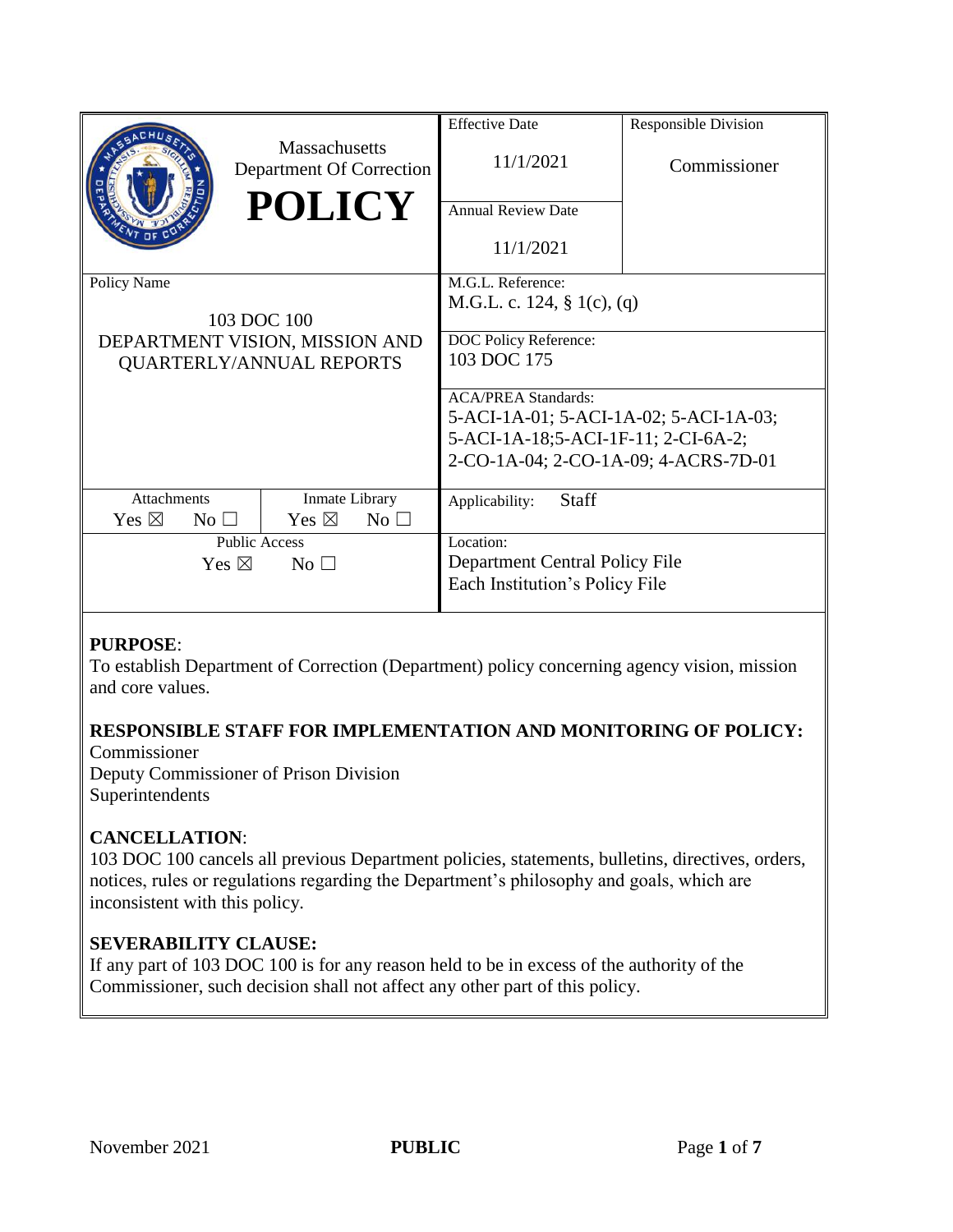# **TABLE OF CONTENTS**

| 100.01 | Department Vision Statement                                                |   |
|--------|----------------------------------------------------------------------------|---|
| 100.02 | <b>Department Mission Statement</b>                                        | 3 |
| 100.03 | Department Core Values                                                     | 3 |
| 100.04 | Mission & Goals Statement for Correctional Institutions and Division Heads | 3 |
| 100.05 | Quarterly and Annual Reports                                               |   |

# **ATTACHMENTS**

| Attachment #1 | <b>Institutional Quarterly Report</b> |  |
|---------------|---------------------------------------|--|
|               |                                       |  |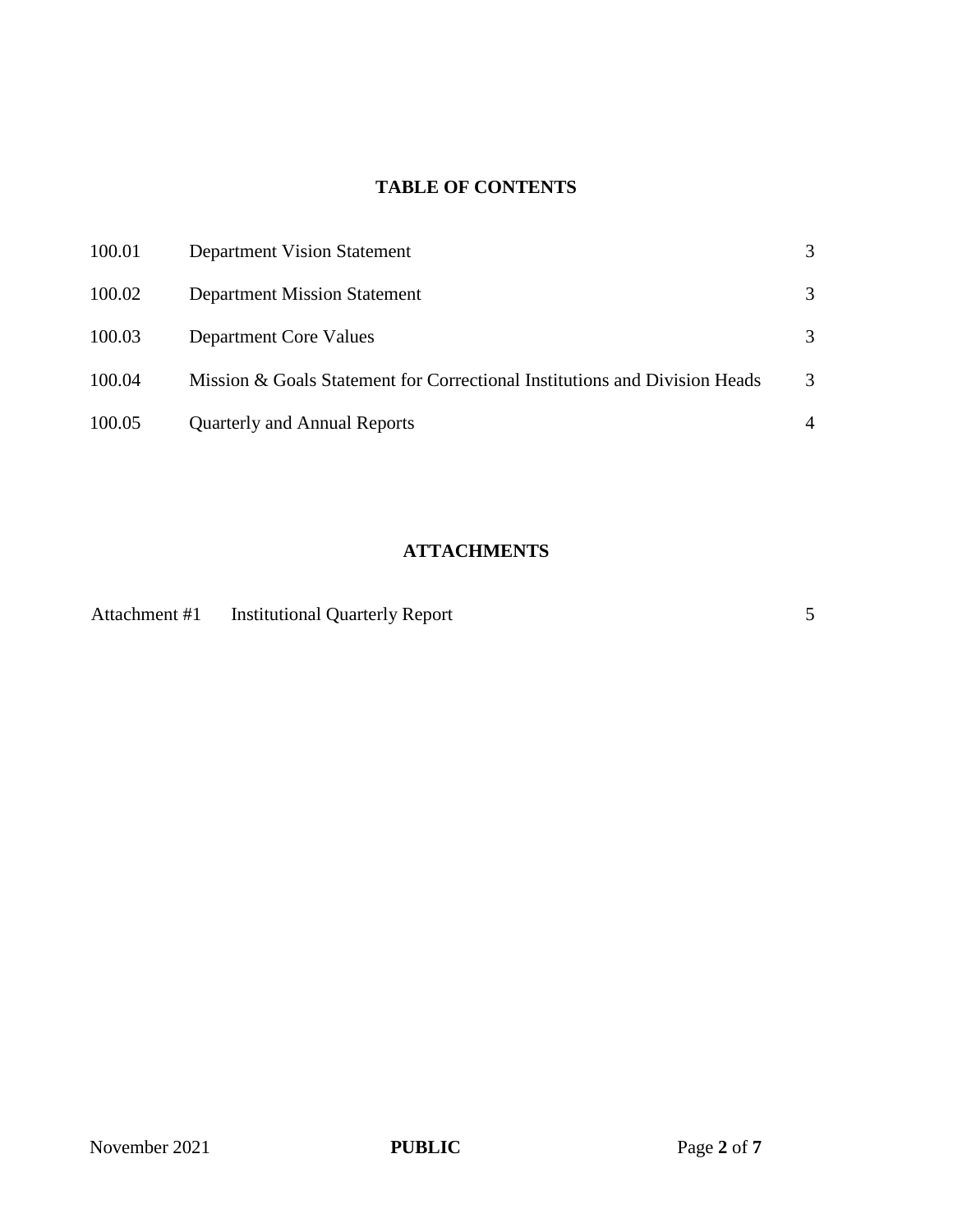## **100.01 DEPARTMENT VISION STATEMENT**

To effect positive behavioral change in order to eliminate:

- $\triangleright$  Violence
- $\triangleright$  Victimization
- $\triangleright$  Recidivism

#### **100.02 DEPARTMENT MISSION STATEMENT**

Promote public safety by managing offenders while providing care and appropriate programming in preparation for successful re-entry into the community.

- $\triangleright$  Manage
- $\triangleright$  Care
- $\triangleright$  Program
- $\triangleright$  Prepare

#### **100.03 DEPARTMENT CORE VALUES**

- $\triangleright$  Responsible
- **►** Respectful
- > Honest
- $\triangleright$  Caring

### **100.04 MISSION AND GOALS STATEMENT FOR CORRECTIONAL INSTITUTIONS AND DIVISION HEADS**

- 1. Each institution shall develop an institution-specific mission statement, which shall be posted on its Intranet page. This mission statement shall be reviewed annually and updated as needed. As such, each mission statement posting shall include a date signifying the most recent mission statement review and update.
- 2. The Department's Strategic Plan outlines agency goals, objectives, strategies, and performance measures, which each Institution and Division shall adopt.
- 3. These goals, objectives, strategies, and performance measures shall be updated annually, in accordance with 103 DOC 175, *Department Strategic Planning, Management, Accountability and Performance Process*.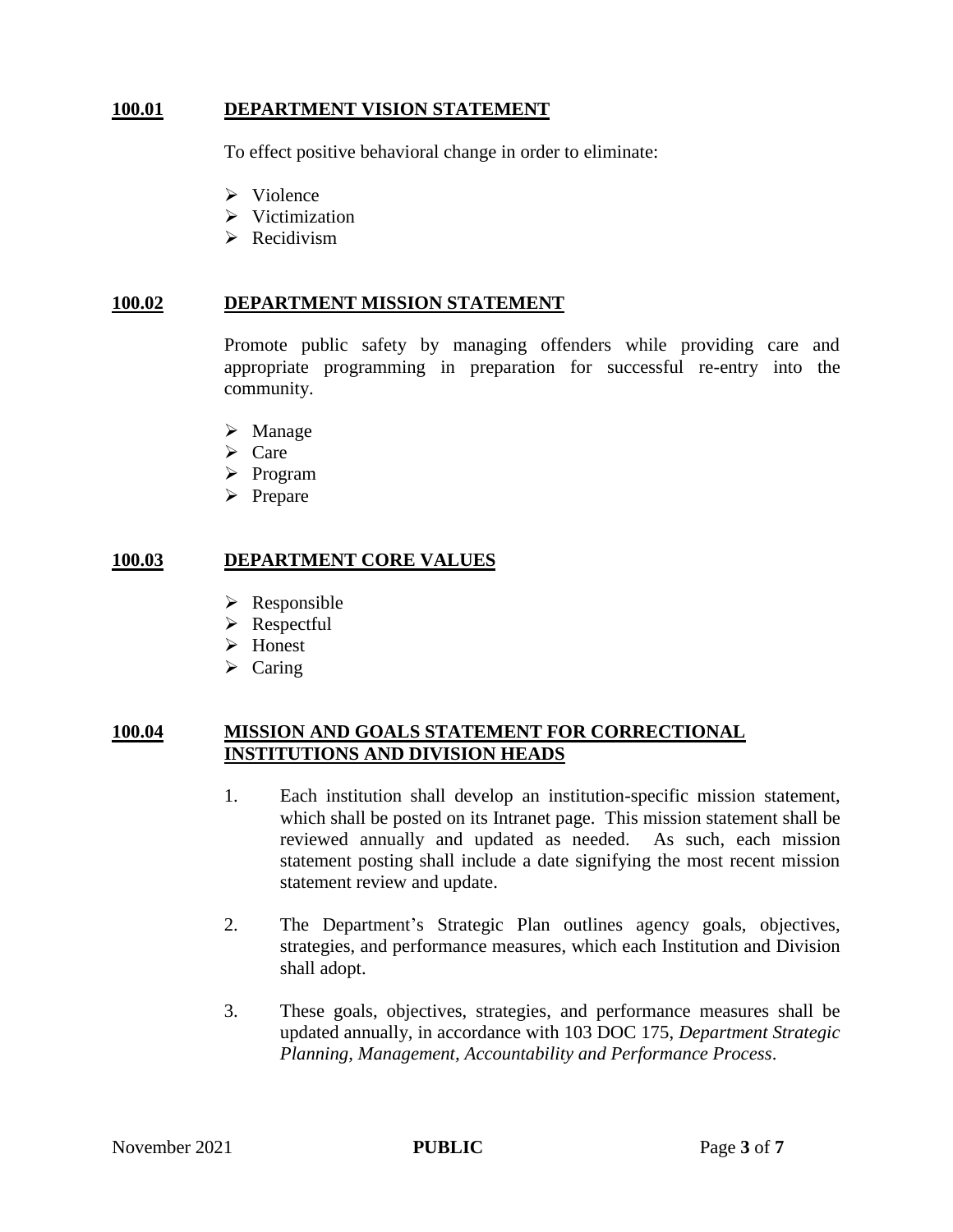### **100.05 QUARTERLY AND ANNUAL REPORTS**

Each Superintendent shall submit a quarterly report to the Office of the Deputy Commissioner of Prison Division, utilizing Attachment #1, for review and edits if necessary. The Office of the Deputy Commissioner of Prison Division shall then forward the quarterly reports to the Commissioner's Office, with a copy to the Strategic Planning and Research Division. Using the quarterly reports as a guide, the Commissioner's Office shall prepare an annual report that includes narrative and statistical data on its objectives, programs and services. This report will be posted on the Department's Internet site for public viewing.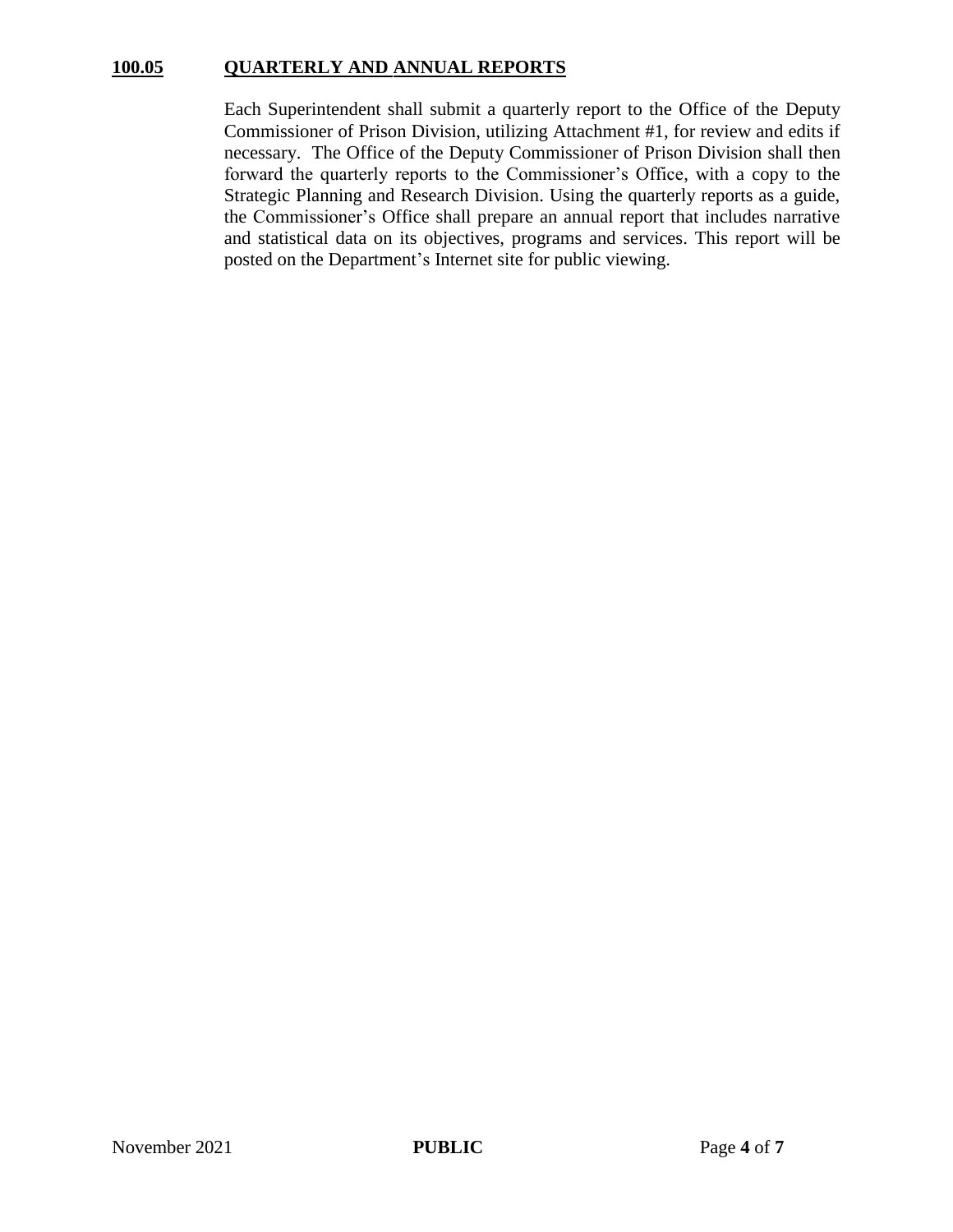# **MASSACHUSETTS DEPARTMENT OF CORRECTION FACILITY NAME\_\_\_\_\_\_\_\_\_\_\_\_\_\_\_\_\_\_\_\_\_\_\_\_\_\_\_\_ INSTITUTIONAL QUARTERLY REPORT \_\_\_\_\_\_\_\_\_\_QUARTER**

Effective November 2021

# **Major Developments and Progress:**

Please note major developments and progress in each department or administrative unit during the reporting quarter relating to the strategic plan goals.

| Goal:<br>Maintain and<br>enhance prison<br>safety and security<br>for the public, staff<br>and inmates. | 1. |
|---------------------------------------------------------------------------------------------------------|----|
|                                                                                                         | 2. |
|                                                                                                         | 3. |
|                                                                                                         | 4. |
|                                                                                                         | 5. |

| Goal:                                                                                                | 1. |
|------------------------------------------------------------------------------------------------------|----|
| <b>Effectively</b> prepare<br>inmates for<br>transition into                                         | 2. |
| communities to<br>reduce crime and<br>victimization,<br>reduce recidivism<br>and promote<br>reentry. | 3. |
|                                                                                                      | 4. |
|                                                                                                      | 5. |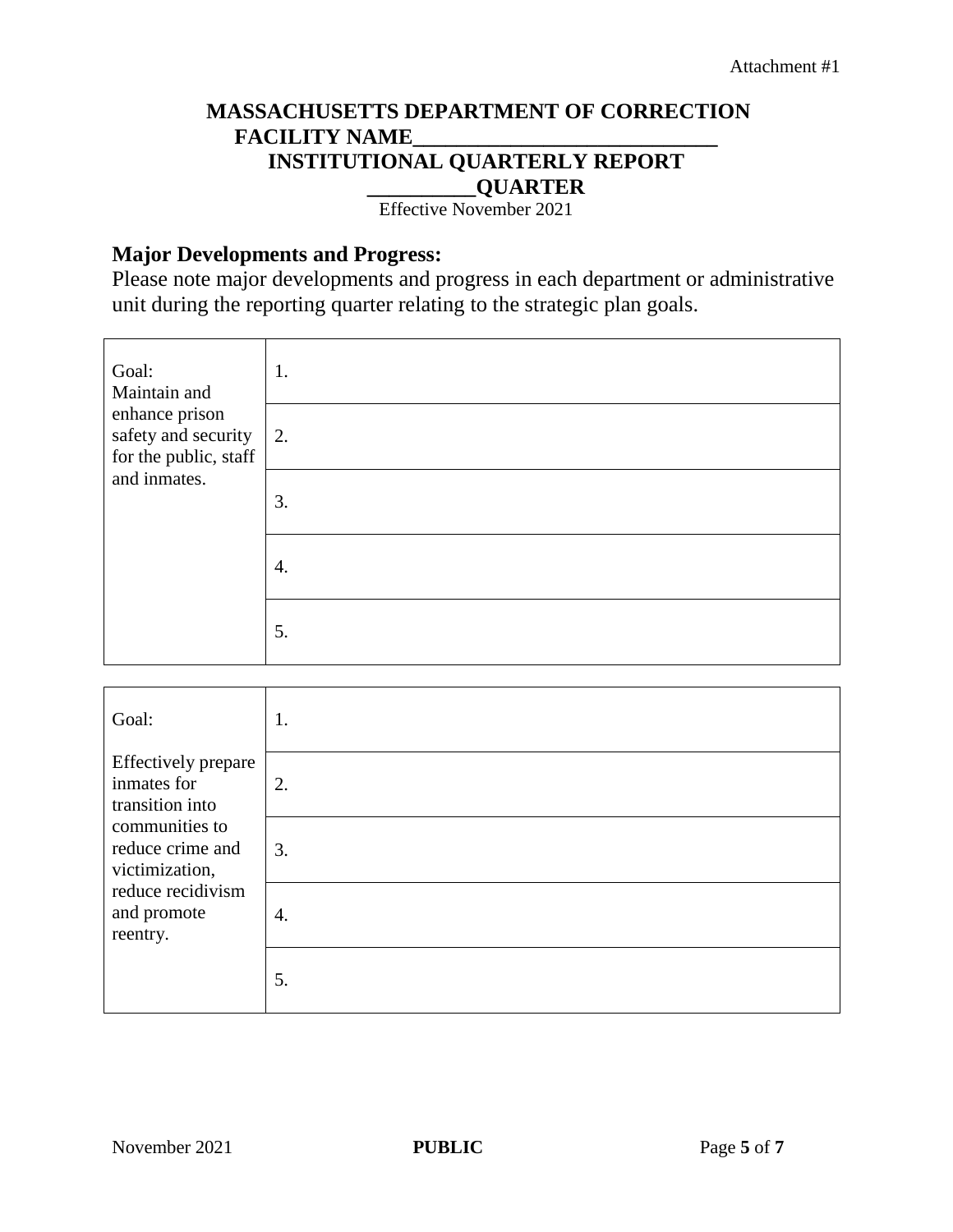| Goal:                                           | 1. |
|-------------------------------------------------|----|
| Collaborate with<br>external<br>stakeholders to | 2. |
| achieve mutual<br>goals and<br>objectives.      | 3. |
|                                                 | 4. |
|                                                 | 5. |

| Goal:                                     | 1. |
|-------------------------------------------|----|
| Maximize<br>efficiency through<br>process | 2. |
| improvements.                             | 3. |
|                                           | 4. |
|                                           | 5. |

| Goal:                                             | 1. |
|---------------------------------------------------|----|
| Achieve work<br>force excellence<br>and implement | 2. |
| succession<br>planning strategies.                | 3. |
|                                                   | 4. |
|                                                   | 5. |